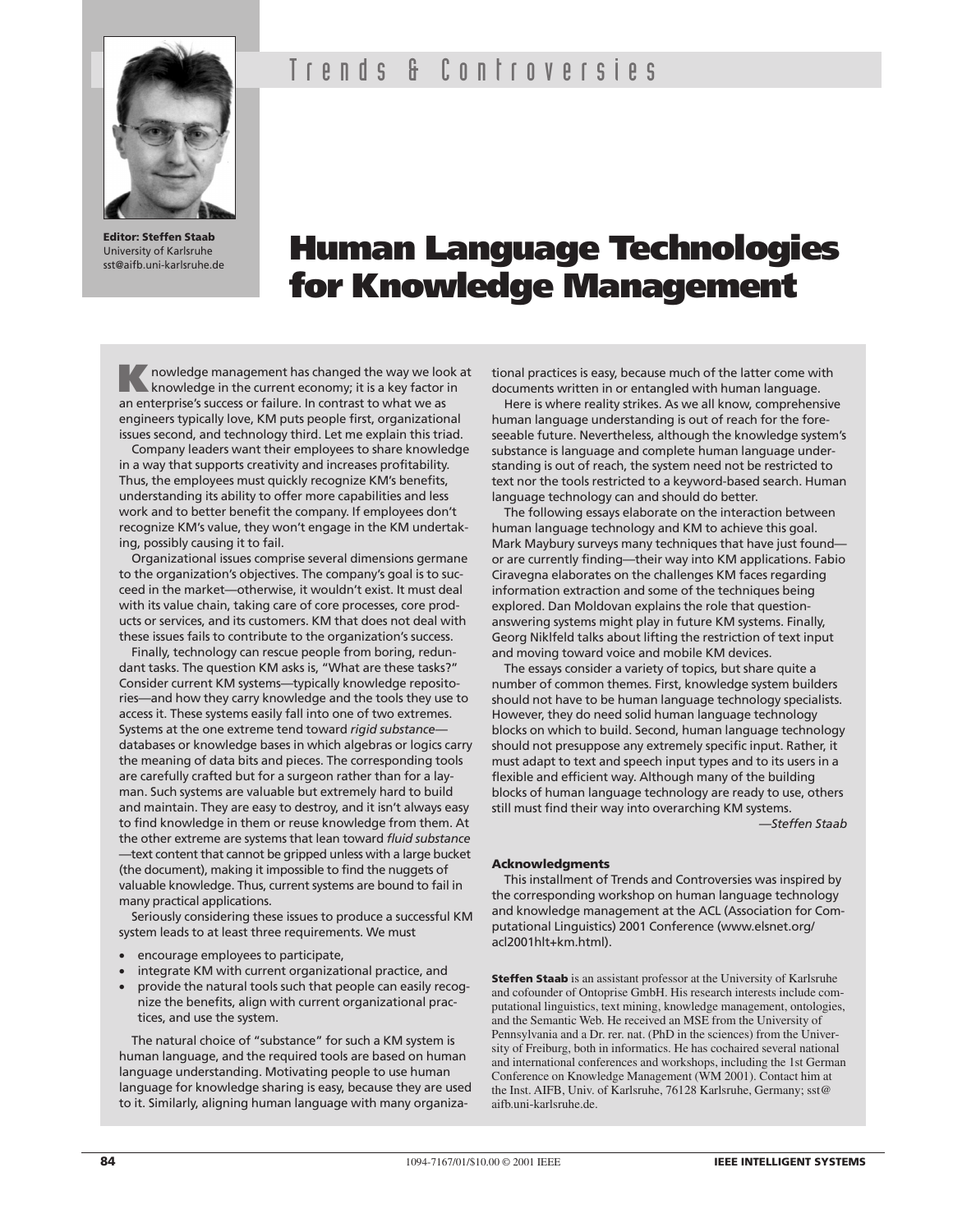

**Figure 1. Expert Finder.**

obsolete. Finding experts or communities of experts rapidly can be a competitive advantage for a company. Indeed, it is an important function of new business models of virtual corporations.

#### **Knowledge discovery**

Having end users or communities of experts (individually or collectively) on hand to answer questions is advantageous. They can accomplish this through their own expertise, machine learning, or data mining, ultimately learning new knowledge, including *ontology induction* (learning new classes of knowledge and meaning representations).

## **Preliminary results**

Researchers have already applied human language technologies to some key KM areas.1 For example, Irma Becerra-Fernandez created the Searchable Answer Generated Environment (http://sage.fiu.edu) as a repository of experts in Florida's state university system and an expert finder for NASA.2 In our research at MITRE, we created systems that automatically extract and correlate information from human-created artifacts to assess human expertise.3 Figure 1 illustrates the screen that MITRE's Expert Finder (also called People Finder) generates after a user types in the keywords "machine translation." Expert Finder uses named-entity extraction to process employee-published resumes and documents as well as corporate newsletters that mention individuals'names in this topic's context in order to automatically create expertise profiles for each employee. Expert Finder then presents a rank-ordered list of employees whose expertise profile best matches this query.

An empirical evaluation comparing 10 technical human resource managers' performance with Expert Finder on five specialty areas (data mining, chemicals, human– computer interaction, network security, and collaboration) demonstrated that Expert Finder performed at approximately 60 percent precision and 40 percent recall when appropriate data was available. This is sufficient performance for finding an expert within one phone call—the original KM objective.

Earlier I mentioned the value of taxonomic search engines, but another area of preliminary success is in knowledge discovery. Several research groups are working to create more effective means to access multimedia information sources.4 Figure 2 illustrates MITRE's Broadcast News Nagivator, the culmination of many years of research and an integration of multiple human language and other technologies.5 BNN applies speech, language, and image processing methods to segment, extract, and summarize broadcast news sources to enable personalized and targeted news searches. Figure 2 shows the user querying for stories from all sources for 19 April through 3 May 2001 containing the keyword "Aegis" and the location "Taiwan." Using entities extracted from the retrieved documents, BNN dynamically gen-

# **Challenges and Opportunities**

Mark Maybury, *MITRE*

In the past few years, knowledge management has received increasing attention from industry, academia, and government. Effective KM is often cited as a key capability for gaining a competitive advantage in global enterprises, and human language technology plays a central role in KM.

# **KM challenges**

KM enhances organizational performance through organizational knowledge sharing, learning, and application of expertise. Indicating KM's importance, many corporations that traditionally measured only the financial aspects of value are beginning to measure human and intellectual value as well.

A range of human language technologies can enable KM, including enhanced information retrieval, extraction, summarization, presentation, and generation. Moreover, human language technologies promise to enhance human access to information and human interaction by increasing our awareness of knowledge artifacts or activities intersecting our interests. Key KM elements include mapping existing knowledge, discovering expertise, and discovering new knowledge.

## **Knowledge mapping**

A primary issue for many organizations is recognizing what they know. Even providing easy access to explicitly captured knowledge in artifacts such as written policies, strategies, documents, and presentations can provide individuals in organizations with tremendous power and efficiency. Often, however, an organization creates so much material that effectively organizing it is a daunting task. We need tools that can automatically generate classifications or taxonomies of explicit corporate and world knowledge. The success of services such as Yahoo, Northern Light, and Quiver illustrate the value (and limitations) of current classification-based collections and collaborative filtering approaches.

## **Expert and community discovery**

Knowing whom to call, who knows a key fact, or who has the know-how or skill to analyze, diagnose, or recommend solutions in a particular domain is a challenge. Manually created corporate-skills databases are costly and inconsistent across individuals and disciplines, and they quickly become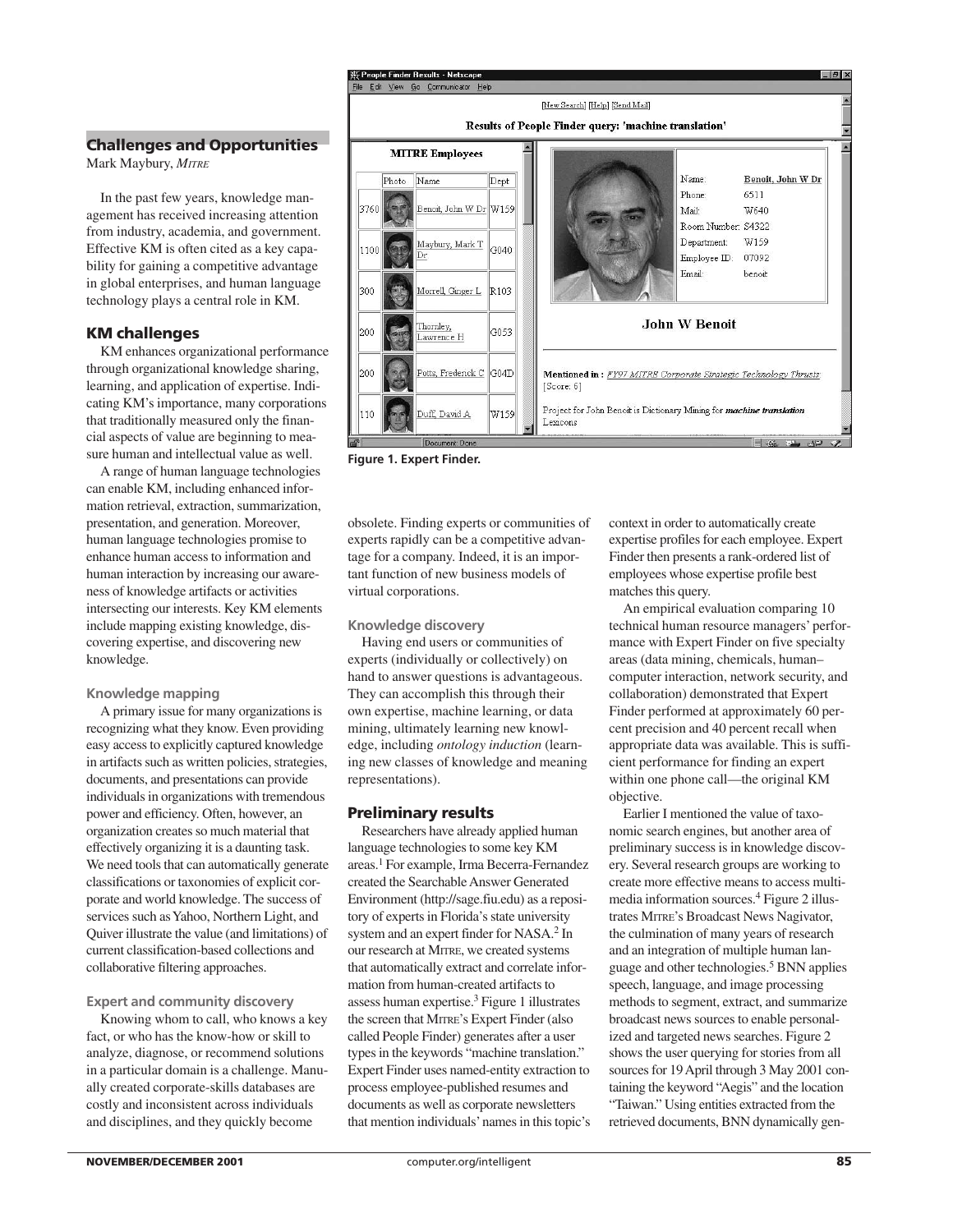

**Figure 2. Broadcast News Navigator.**



**Figure 3. Results from a Broadcast News Navigator search.**

erates menus listing people, organizations, and locations.

Figure 3 shows the results from the search in Figure 2. The results include 52 stories mentioning Taiwan and Aegis war ships on multiple programs (for example, C-SPAN, Fox News, CNN Headline News, CNN Morning Headline, CNN World Today, CNN World View, and CNN Moneyline). As Figure 3 shows, BNN presents a quick skim including a keyframe and the top three named entities for each retrieved story. Clicking on any of the keyframes brings the user to that story. Clicking on any of the named entities (people, places, or organizations) brings the user to all stories mentioning that name. Using document-clustering techniques, BNN further provides users with quick access to related stories. An extension of this system automatically mines correlations among named entities that appear across stories to detect and track novel topics.

### **Human language technology for KM**

Having considered KM needs and some preliminary promise of human language technology to provide solutions to those needs, let's look at how human language technology can contribute to KM. Here I outline a range of functional areas of human language technology that offer potential solutions to some required KM elements.

## **Input analysis**

Analyzing user-spoken language and natural input is key to knowledge access. This is essential for applications such as natural language interfaces to databases, question and answering, and multimedia interfaces. In today's conventional interfaces, users are allowed to sequentially input mouse, keyboard, and speech input and perform limited natural language processing––for example, stemming, morphological analysis, and query expansion.

Challenges include dealing with imprecise, ambiguous, or partial input. Addressing these issues in multimodal (that is, text, speech, or gesture) and multiplatform (desktop, kiosk, or mobile) interfaces provides additional challenges, including the need to use potentially uncertain inputs from individual recognizers. Input mechanisms that are intuitive and can adapt to different users and situations (or automatically adapt) promise to mitigate access complexity and user training, increasing broad availability of knowledge access.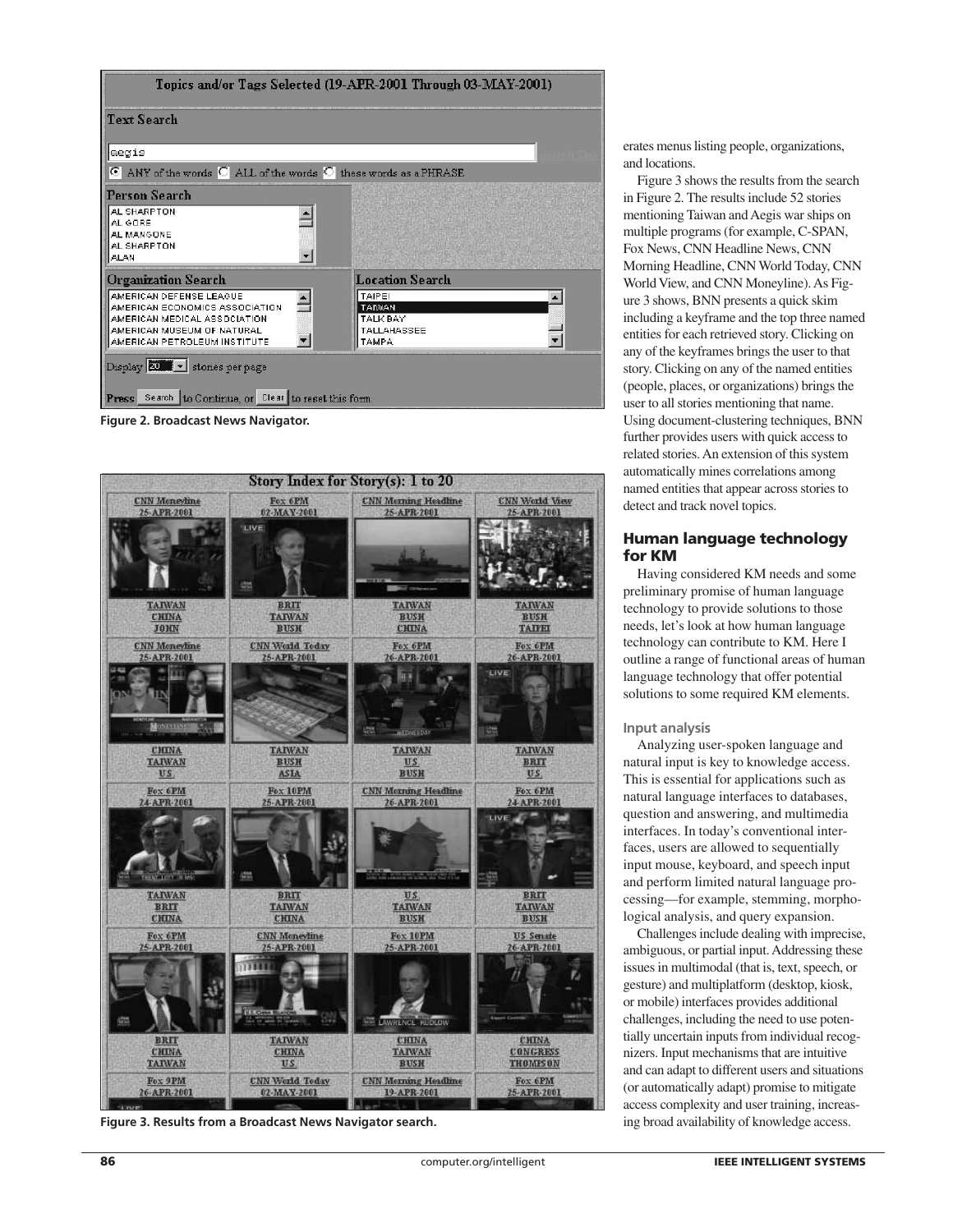#### **Retrieval**

Retrieval technology has achieved approximately 80 percent precision with low recall (or 80 percent recall with low precision); by using relevance feedback, systems approach human-crafted queries.

The ability to leverage the advances in input processing—especially query processing—together with advances in contentbased access to multimedia artifacts (text, audio, imagery, and video) promises to enhance the richness and breadth of accessible material while improving retrieval precision and recall. Dealing with noisy, largescale, and multimedia data from sources as diverse as radio, television, documents, Web pages, and human conversations will also offer challenges, but advances in this area will enhance document retrieval precision and recall, ease navigational burden for users, and reduce search time.

#### **Extraction**

Extraction is the ability to identify and cull objects and events from multimedia sources. We currently can achieve 90 percent precision and recall when extracting named entities (people, organizations, or locations), 70 percent for relations among named entities (such as "father-of"), and 60 percent for events from text.

One challenge includes extracting entities within media and correlating those across it. This might include extracting names or locations from written or spoken sources and correlating them with associated elements within images. Whereas commercial products exist to extract named entities from text with precision and recall in the 90th percentile, domain-independent event extractors work at best in the 50th percentile, and performance degrades further with noisy, corrupted, or idiosyncratic data. Achieving better extraction will provide direct access to information or knowledge elements—including specific types that might be user preferred—and will let us reuse media elements, enabling usertailored selection or presentations.

#### **Question answering**

The single best performing system today provides approximately 75 percent precision and recall for a small question-and-answer corpus. Drawing on techniques from query processing, retrieval, and presentation, this important new class of systems is moving us from our current form of Web searches

(type in keywords to retrieve documents) to more direct natural language searches that are answered directly by an answer extracted from the source.

Challenges will include question analysis, response discovery, source selection, multiperspectives, source segmentation, extraction, and semantic integration across heterogeneous sources of unstructured, structured, and semistructured data. Eventually, by providing direct answers to questions, we'll be able to overcome the time, memory, and attention limitations currently required to sift through many returned Web pages.

#### **Translation**

Last year, for the first time, English was estimated as constituting less than half the material on the Web. Some predict that Chinese will be the Web's primary language by 2007. Given that information will increasingly appear in foreign languages, there will be a need for systems to gist or skim content for relevance assessment—beyond the current ability to translate approximately 40 languages. We also need to improve current human-assisted machine translation to provide higher-quality translation for deeper understanding.

New innovative applications include the translation of multilingual conversations, rapid creation of translingual corpora, and effective translingual retrieval, summarization, and translation. Other applications will involve verbalizing graphics and visualizing text. Cross-media or cross-mode information and knowledge access will enable broader access to global information sources using methods such as translingual information retrieval.

#### **Dialogue management**

We currently can perform simple factseeking dialogues in specific domains such as weather, travel planning, and inventory. However, knowledge workers will require systems that can support natural, mixedinitiative human–computer interaction that deals robustly with context shift, interruptions, feedback, and shift of locus of control. Open research challenges include tailoring the flow and control of interactions and facilitating interactions such as error detection and correction tailored to individual physical, perceptual, and cognitive differences. Motivational and engaging lifelike agents also offer promising opportunities for innovation.

#### **Agent and user modeling**

Computers can construct models of user beliefs, goals, and plans. They can also model users' individual and collective skills by processing materials such as documents or user interactions and conversations.

While raising important privacy issues, unobtrusively modeling users (or groups of users) from public materials or conversations can enable a range of important KM capabilities. For example, this might include expertise databases that can enhance organizational awareness and efficiency or track user characteristics, skills, and goals to increase interaction and help users or agents find experts.

#### **Summarization**

Summarization aims to select content and condense it to present a compact form of the original source. Summaries can compress their content by 50 percent without losing information and can contain extracted information from or an abstract of original source material. They can be informative, indicative, or evaluative, and they offer knowledge workers access to larger amounts of material with less required reading.

Some related challenges include multimedia, multilingual, and cross-document summarization. Addressing scaleability to large collections and user- or purpose-tailored summaries is also an active research area.

#### **Presentation**

Effective presentations require selecting appropriate content, allocating content to appropriate media, and ensuring fine-grained coordination and realization in time and space. Discovering and presenting knowledge might require mixed media and mixedmode displays tailored to the user and context. This could include tailoring content and form to the user's specific physical, perceptual, or cognitive characteristics. It also might lead to new visualization and browsing paradigms for massive multimedia and multilingual repositories that reduce cognitive load or task time, increase analytic depth and breadth, or simply increase user satisfaction.

We currently have highly complex systems with typically knowledge-rich methods of presentation planning and realization, but a grand challenge is to automatically generate coordinated speech, natural language, gestures, animation, and nonspeech audio, possibly delivered through interactive, animated, lifelike agents. Preliminary experi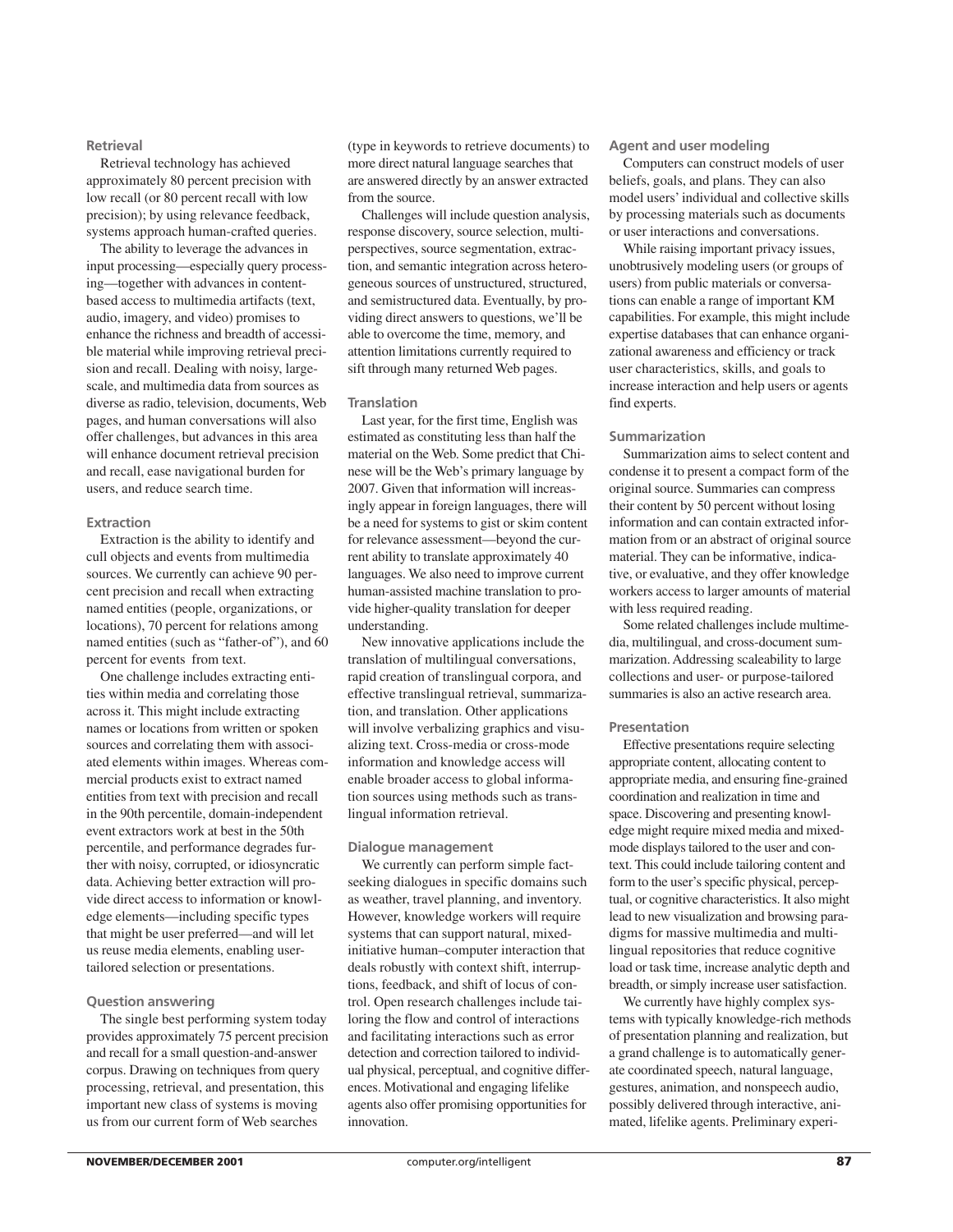ments suggest that independent of task performance, agents might be more engaging to younger or less experienced users.<sup>6</sup>

#### **Awareness and collaboration**

Our global Web provides unprecedented opportunity for worldwide collaboration, both asynchronously and synchronously. Users can use instant messaging and interact in place-based collaboration environments, but in the future they will need enhanced awareness of both emerging knowledge and one another's expertise. One such aid is detection and tracking of topics of interest to facilitate discovery and connection among communities. Another is creating expertise profiles based on publicly available information such as publications, interviews, or public conversations.

**H**uman language technology promises to deliver great value to the KM challenge, but we need to address many fundamental scientific and technical challenges to ensure that this value accrues:

- *Heterogeneity*—dealing with the diverse nature of human language artifacts, both in form and semantic content.
- *Scalability*—addressing the size of corporate collections and global content.
- *Portability*—creating adaptive methods (such as corpus-based machine-learning approaches) that enable rapid retargeting of algorithms to new languages and media.
- *Complexity*—ensuring that the many content forms and presentational methods and devices do not overwhelm end users.
- *Security*—ensuring authentication to control access to source materials or ensuring the identity and integrity of source materials.
- *Privacy*—addressing the legal and social issues of maintaining privacy and control of a user's model extracted from public materials or interactions.

Overcoming these human language technology challenges is essential for KM to advance.

## **References**

1. K. Bontcheva et al., "Using HLT for Acquiring, Retrieving and Publishing Knowledge in AKT," *ACL '01 Workshop on Human Language Technology and Knowledge Manage-* *ment*, ACM Press, New York, 2001, pp. 17–24.

- 2. I. Becerra-Fernandez, "Searching for Experts with Expertise-Locator Knowledge Management Systems," *ACL 01 Workshop Human Language Technology and Knowledge Management*, ACM Press, New York, 2001, pp.  $9 - 16$
- 3. M. Maybury, R. D'Amore, and D. House, "Automating the Finding of Experts," *Int'l J. Research Technology Management*, vol. 43, no. 6, Nov./Dec. 2000, pp. 12–15.
- 4. M. Maybury, ed., "News on Demand," *Comm. ACM*, vol. 43, no. 2, Feb. 2000, pp. 33–34; www.acm.org/cacm/0200/0200toc.html (current 18 Oct. 2001).
- 5. A. Merlino, M. Maybury, and D. Morey, "Broadcast News Navigation Using Story Segments," *Proc. ACM Int'l Multimedia Conf*., ACM Press, New York, 1997, pp. 381–391; www.acm.org/sigmm/MM97/ papers/morey (current 18 Oct. 2001).
- 6. E. André and T. Rist, "Presenting Through Performing: On the Use of Multiple Lifelike Characters in Knowledge-Based Presentation Systems," *Proc. 2nd Int'l Conf. Intelligent User Interfaces*(IUI 2000), ACM, New York, 2000, pp. 1–8.

# **Acknowledgments**

The efforts of several MITRE human language and knowledge management researchers and groups inspired the ideas described here, including Eric Breck, Ray D'Amore, David Day, Chris Elsaesser, Lynette Hirschman, David House, Manu Kanchady, Marc Light, Inderjeet Mani, Harry Sleeper, Cynthia Small, Jean Tatalias, and Alex Yeh. I also benefited from ideas from Wolfgang Wahlster, Elisabeth André, Thomas Rist, and Christoph Thomas.

## **Challenges in Information Extraction from Text for Knowledge Management**

Fabio Ciravegna, *University of Sheffield*

Nowadays, most knowledge is stored in an unstructured textual format. We can't query it in simple ways, thus automatic systems can't use the contained knowledge and humans can't easily manage it. The traditional knowledge management process for knowledge engineers has been to manually identify and extract knowledge—a complex and time-consuming process that requires a great deal of manual input. As an example, consider the collection of interviews with experts (*protocols*) and their

analysis by knowledge engineers to codify, model, and extract the knowledge of an expert in a particular domain. In this context, *information extraction* from texts is one of the most promising areas of human language technology for KM applications.

# **Information extraction**

IE is an automatic method for locating important facts in electronic documents—for example, information highlighting for enriching a document or storing information for further use (such as populating an ontology with instances). IE thus offers the perfect support for knowledge identification and extraction, because it can, for example, provide support in protocol analysis in either an automatic (unsupervised extraction of information) or semiautomatic way (helping knowledge engineers locate the important facts in protocols through information highlighting).

It is widely agreed that the main barrier to using IE is the difficulty in adapting IE systems to new scenarios and tasks. Most of the current technology still requires the intervention of IE experts. This makes IE difficult to apply, because personnel skilled in IE are difficult to find in industry, especially in small-to-medium-size enterprises.<sup>1</sup> A main challenge is to enable personnel with knowledge of AI (for example, knowledge engineers) who have no or scarce preparation in IE and computational linguistics to build new applications and cover new domains. This is particularly important for KM. IE is just one of the many technologies for building complex applications: wider acceptance of IE will come only when IE tools don't require any specific skill apart from notions of KM.

Several machine learning-based tools and methodologies are emerging,2,3 but the road to fully adaptable and effective IE systems is still long. Here, I focus on two main challenges for IE adaptivity in KM that are paramount in the current scenario: automatic adaptation to different text types and humancentered issues in coping with real users.

# **Adaptivity to text types**

Porting IE systems means coping with four (often overlapping) main tasks:

1. *Adapting to the new domain information*—implementing system resources such as lexica, knowledge bases, and so forth, and designing new templates so that the system can manipulate domain-specific concepts.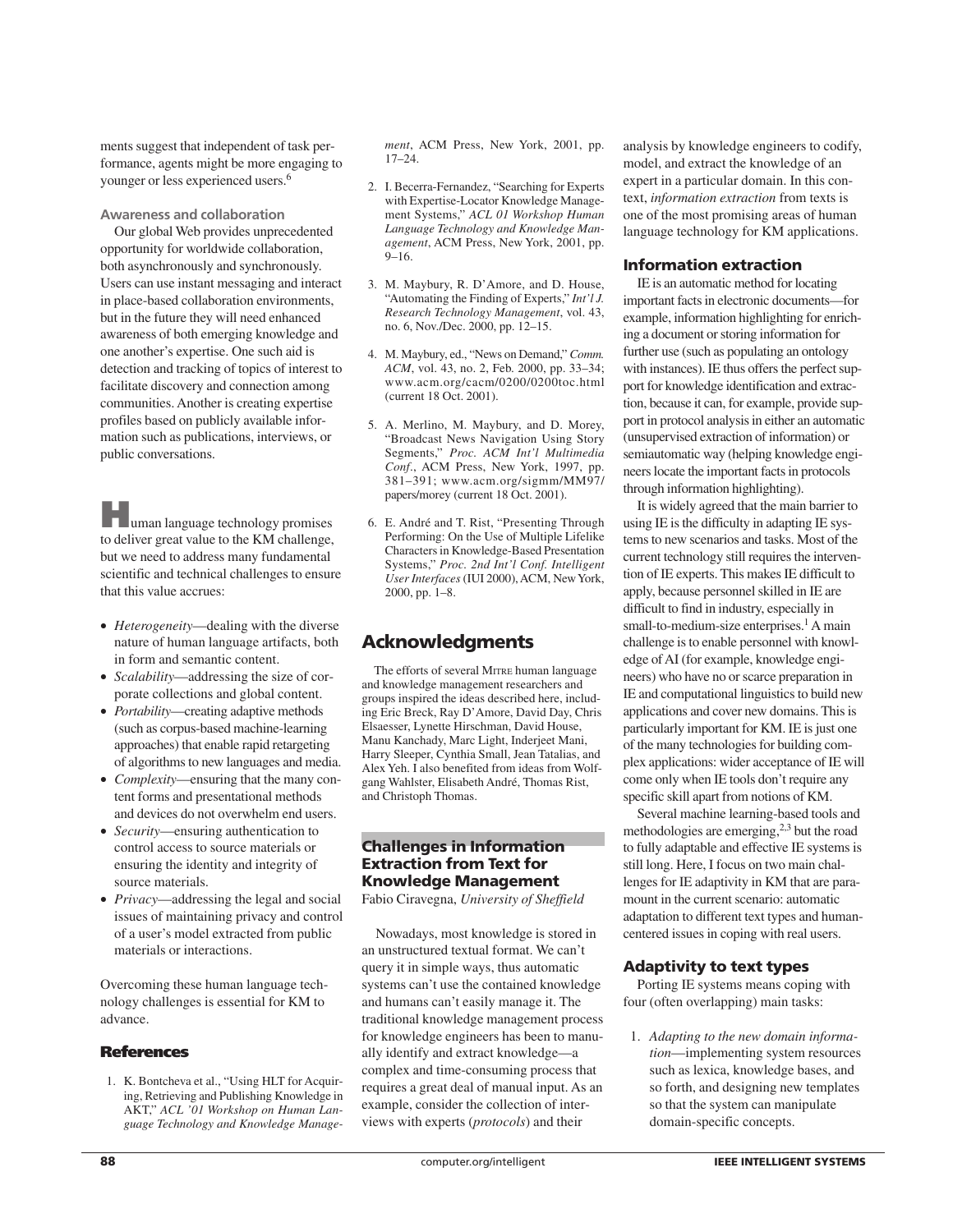- 2. *Adapting to different sublanguage fea tures*—modifying grammars and lexica to enable the system to cope with specific linguistic constructions that are typical of the application or domain.
- 3. *Adapting to different text genres*—specific text genres such as medical abstracts, scientific papers, and police reports might have their own lexis, grammar, and discourse structure.
- 4. *Adapting to different types*—Webbased documents can radically differ from newspaper-like texts. We need to be able to adapt to different situations.

Most of the literature on IE has focused on issues 1, 2, and 3, with limited attention to text types, focusing mainly on free newspaper-like texts.4 This is a serious limitation for portability, especially for KM, where an increase in the use of Internet and intranet technologies has moved the focus from free-texts-only scenarios (based on, for example, reports and protocols) to more composite scenarios including semistructured and structured texts such as highly structured Web pages produced by databases. In classical natural language processing (NLP), adapting to new text types is generally considered a task of porting across different types of free texts.

Using IE for KM requires extending the concept of text types to new, unexplored dimensions. Linguistically based methodologies used for free texts can be difficult to apply or even ineffective on highly structured texts, such as the Web pages databases produce. They can't cope with the variety of extralinguistic structures such as HTML tags, document formatting, and stereotypical language that convey information in such documents. On the other hand, wrapper-like algorithms designed for highly structured HTML pages are largely ineffective on unstructured texts (for example, free texts). This is because such methodologies make scarce or no use of NLP, usually avoiding any generalization over the flat word sequence and tending to be ineffective on free texts, because of, for example, data sparseness.5

The challenge is developing methodologies that can fill the gap between the two approaches and cope with different text types. This is particularly important for KM with its composite Web-based scenarios, because Web pages can contain documents of any type and even a mix of text typesan HTML page, for instance, can contain both free and structured texts. Work on this topic has just started.

Wrapper induction systems based on lazy NLP<sup>5</sup> try to learn the best and most reliable level of language analysis useful for a specific IE task by mixing deep linguistic and shallow strategies. The learner starts inducing rules that make no use of linguistic information, such as in wrapper-like systems. It then progressively adds linguistic information to its rules, stopping when the use of NLP information becomes unreliable or ineffective. Generic NLP modules and resources provide linguistic information that is defined once and is not to be modified to specific application needs by users. Pragmatically, the measure of reliability here is not linguistic correctness (immeasurable by incompetent users) but effectiveness in extracting information using linguistic information as opposed to using shallower approaches.

Unlike previous approaches in which different algorithm versions with different linguistic competence were tested in parallel and the most effective version was chosen,<sup>6</sup> lazy NLP-based learners learn which is the best strategy for each information or context separately. For example, they might decide that parsing is the best strategy for recognizing the speaker in a specific application on seminar announcements but not the best strategy to spot the seminar location or starting time. This is promising for analyzing documents with mixed genres.

# **Coping with non-IE experts**

The second main task in adaptive IE concerns human–computer interaction during application development. Nonexpert users must be supported during the entire adaptation process to maximize the final application's effectiveness and appropriateness. A typical IE application's life cycle is composed of scenario design, system adaptation and results validation, and application delivery.<sup>7</sup>

#### **Scenario design**

Scenario design defines the information to extract. Many potential users need specific support, because they might find it difficult to manipulate IE-related concepts such as templates. Moreover, there might be a gap between the information the user needs, the information the texts contain, and what the system can actually extract. It is thus important to help users recognize

such discrepancies, forcing them into the right paradigm of scenario design. Highlighting information in different colors is generally a good approach. Tag-based interfaces, such as MITRE's Alembic, have proven to be effective and have become a standard in adaptive IE.

Selecting the corpus to be tagged for training is also a delicate issue. Nonlinguistically aware users tend to focus on text content rather than on linguistic variety. Unfortunately, IE systems learn from both. Provided corpora might be unbalanced with respect to types or genres (emails could be underrepresented with respect to free texts) or might show peculiar regularities because of wrong selection criteria. For example, in designing an application on IE from professional resumes, our user selected the corpus by using the names of US cities as keywords. When the trained system was tested, it became clear that most of the resumes actually originated from Europe, where addresses, titles of study, and even text style can significantly differ from US styles. The resulting system was therefore largely ineffective and left the user dissatisfied with the final application.

A number of methodologies can be used to validate the training corpus with respect to a (hopefully big) untagged corpus. One possible validation concerns the formal comparison of training and untagged corpus. Adam Kilgarriff proposes heuristics for discovering differences in text types among corpora.8 Average text length, distributions of HTML tags and hyperlinks in Web pages, average frequency of lexical classes in texts (such as nouns), and so forth can be relevant indicators of corpus representativeness and can warn inexperienced users that some training corpora might not sufficiently represent the whole corpus. Even detecting an excess of regularity in the training corpus can indicate an unbalanced corpus selection. For example, if a high percentage of fillers for some slots is the same string (such as "ACME Inc."), there is the concrete risk that the corpus contains some unwanted regularity that could influence the learner in an unpredictable way.

# **System adaptation and results validation**

With a corpus reasonable in size and quality, the IE system can then be trained. Unfortunately, even the best algorithm is unlikely to provide optimized results for specific use. This is because a 100 percent accurate system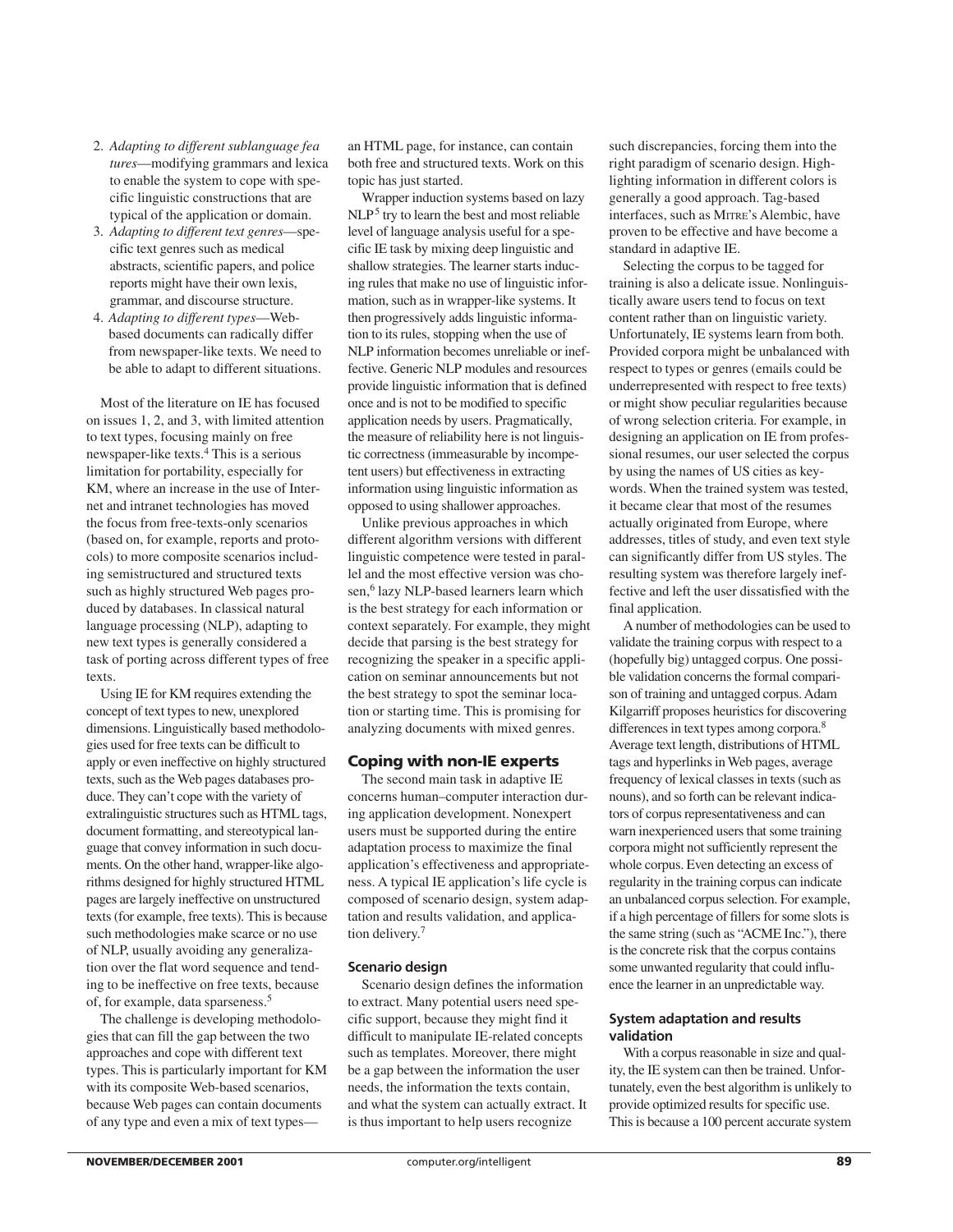is out of reach for current IE technology, and therefore we must balance recall (the ability to retrieve information when present) and precision (the ratio of correct information on the total of information extracted) to produce the optimal results for the task and users at hand. Different uses will require different types of results—higher recall in some cases, higher precision in others. Users must be enabled to evaluate results from both a quantitative and qualitative point of view and to change the system behavior if necessary.

Most of the current technology provides satisfying tools for results inspection: tools such as the MUC scorer let users understand the system effectiveness in detail.<sup>9</sup> The challenging step now is to let users change system behavior. In case of occasional or inexperienced users, the issue of avoiding technical or numerical concepts such as precision and recall arises. This requires the IE system to bridge the user's qualitative vision ("you are not capturing enough information") with the numerical concepts the learner can manipulate—for example, moving error thresholds to obtain higher recall.

#### **Application delivery**

When the application is tuned to specific user needs, it can be delivered and used in the application environment. Corpus monitoring should be enabled even after delivery, though. One of the risks in highly changing environments such as the Internet is that information such as Web pages can change format in a short period of time, and the system must be able to detect such changes.10 The same techniques mentioned earlier for testing corpus representativeness can identify changes in the information structure or test type.

**A**daptive IE is already providing useful results and technology for KM. Fully integrated user-driven solutions are still to come, but current research results are promising.

# **Acknowledgments**

The author's work on adaptive IE is supported under the Advanced Knowledge Technologies (AKT) Interdisciplinary Research Collaboration (IRC), sponsored by the UK Engineering and Physical Sciences Research Council (grant GR/ N15764/01). AKT comprises the Universities of Aberdeen, Edinburgh, Sheffield, and Southampton, and the Open University (www.aktors.org).

#### **References**

- 1. F. Ciravegna,A. Lavelli, and G. Satta, "Bringing Information Extraction Out of the Labs: The Pinocchio Environment," *Proc. 14th European Conf. Artificial Intelligence*, IOS Press, Berlin, 2000, pp. 416–421.
- 2. D. Freitag, "Information Extraction from HTML: Application of a General Learning Approach," *Proc. 15th Nat'l Conf. Artificial Intelligence* (AAAI-98), AAAI Press, Menlo Park, 1998, pp. 517–523.
- 3. F. Ciravegna, "Adaptive Information Extraction from Text by Rule Induction and Generalisation," *Proc. 17th Int'l Joint Conf. Artificial Intelligence* (IJCAI 2000), Morgan Kaufmann, San Francisco, 2001, pp. 1241–1256.
- 4. C. Cardie, "Empirical Methods in Information Extraction," *AI Journal*, vol. 18, no. 4, Winter, 1997, pp. 65–79.
- 5. F. Ciravegna: "(LP)2, an Adaptive Algorithm for Information Extraction from Web-Related Texts," *Proc. IJCAI 2001 Workshop Adaptive Text Extraction and Mining*, AAAI Press, Menlo Park, Calif., 2001, pp. 9–17.
- 6. S. Soderland, "Learning Information Extraction Rules for Semi-Structured and Free Text," *Machine Learning*, vol. 34, no. 1, Feb. 1999, pp. 1–44.
- 7. F. Ciravegna and D. Petrelli, "User Involvement in Adaptive Information Extraction: Position Paper," *Proc. IJCAI 2001 Workshop Adaptive Text Extraction and Mining*, AAAI Press, Menlo Park, Calif., 2001, pp. 71–73.
- 8. A. Kilgarriff, "Comparing Corpora," to be published in *Int'l J. Corpus Linguistics.*
- 9. A. Douthat, *The Message Understanding Conference Scoring Software User's Manual*, www.itl.nist.gov/iaui/894.02/related\_projects/ muc/muc\_sw/muc\_sw\_manual.html (current 18 Oct. 2001).
- 10. I. Muslea, S. Minton, and C. Knoblock, "Cotesting: Selective Sampling with Redundant Views," *Proc. 17th Nat'l Conf. Artificial Intelligence* (AAAI 2000) AAAI Press, Menlo Park, Calif., 2000.

# **Question-Answering Systems in Knowledge Management**

Dan Moldovan, *University of Texas at Dallas*

At no time in history have so many people been able to access so much information. Businesses rely on unstructured information available over the Internet, intranets, email, press releases, online newspapers, digital libraries, and other

sources. Companies accumulate large quantities of written information with customer comments, trade publications, internal reports, competitor Web sites, and much more. Making sense of all this information and leveraging its advantages is crucial.

New companies were formed with the purpose of helping other companies cope with this huge volume of information. These knowledge-supporting companies provide skills for integrating document management, workflow, workgroups, intranets, and knowledge portals. They might be general purpose or industry specialized, serving vertical markets such as financial, IT, telecommunications, travel, or media. Other companies have extended or created their own internal information management departments.

Yet, the technology to access and use information has dramatically lagged behind its growth rate. People have questions, and they need answers. Current Internet search engines let us locate documents that might have relevant information, but often the documents returned are too numerous to inspect or the answer simply isn't there.

This has motivated the renewed interest in question-answering technology and natural language processing. The task in QA is to find correct answers to open-domain questions expressed in English or other natural languages by searching large collections of documents. These documents can come from a text collection, the Web, databases, digital libraries, or any other electronic source.

## **QA technology's potential**

QA technology will undoubtedly play a major role in knowledge management. Users can include casual questioners who ask simple factual questions; consumers who look for specific product features or prices; research analysts who are in the business of collecting specific information about market, competitors or business events; or professional information analysts such as police detectives, law enforcement officials, financial analysts, or intelligence analysts.

The main difficulty QA technologists face is the broad range of questions a system must answer. Simple questions are relatively easy to answer. These are often the *Who*, *When*, *Where* types of questions:

- Who was the first American in space?
- When did the Neanderthal man live?
- Where is John Wayne airport?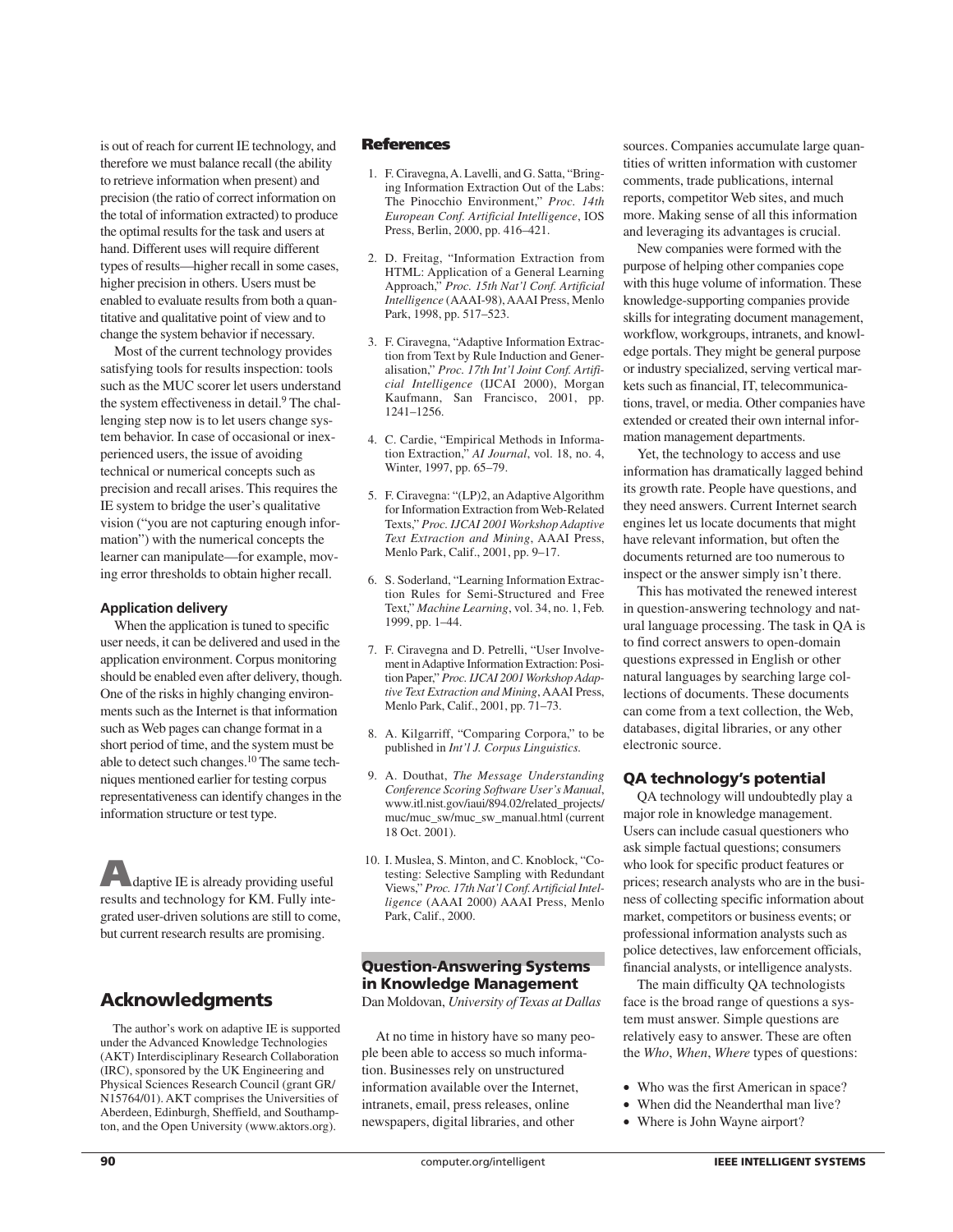

**Figure 4. A high-level view of a QA system.**

Other questions require reasoning on knowledge bases, collecting pieces of evidence from multiple documents, and then combining together the answer, or other advanced AI techniques. Examples include (where A and B can be concepts or relations):

- How is A related to B?
- What causes A?
- What are the effects of A?
- What can damage A?
- How do you prevent A?

Even more difficult questions exist, which require considerable world knowledge and powerful reasoning capability. For example, to answer, "How likely is it that the federal government will lower interest rates next month?" the system would first have to find out what usually influences the government's decision and then compare the status of such parameters with previous situations for which the outcome is known.

QA technology alone is not enough to provide solutions to information-management problems. It is merely a powerful tool that, when embedded into other larger software systems currently used for information management, can let companies deliver fast, effective, and affordable results. It also lets companies analyze textual documents, extract desired information, rank and link important concepts, and personalize information. Furthermore, it might help with automation within specific department, marketing, or customer support. Marketing departments might use QA to learn trends, discover customer interests, or identify customers most likely to buy specific products and services. Customer-support departments might use QA to give consumers better and faster product information and services, browse through technical information, or extract customer profiles.



**Figure 5. A QA system's architecture.**

# **State-of-the-art QA systems**

The US government has started a QA competition under TREC (the *T*ext *Re*trieval *C*onference, http://trec.nist.gov) and recently launched a new research initiative called AQUAINT (*A*dvanced *Qu*estion *A*nswering for *Int*elligence). The state of the art in QA technology is clear from the best systems that participated in these competitions.

A QA system receives questions, searches for answers over a large variety of document sources, and extracts and formulates concise answers. Figure 4 lists the type of documents containing answers.

There are three essential modules in almost all QA systems: *question understanding*, *document retrieval*, and *answer extraction and formulation* (see Figure 5).

The question understanding module determines the type of question and the type of answer expected, builds a focus for the answer, and transforms the question into queries for the search engine. The better the system understands the question intention, the easier it is to extract the answer. To find the right answer from a large collection of texts, first we must know what to look for. The answer type can usually be determined from the question. To better detect the answer, the system first classifies the question type: what, why, who, how, where, and when.<sup>1</sup>

However, the question type is not sufficient for finding answers. For example, with the question, "Who was the first American in space?" the answer type is obvious: *person*. However, this does not apply for questions asking "what," because those questions are more ambiguous. The same applies to many other question types; we solve this problem by defining a concept called a *focus*.

A focus is a word or a sequence of words that define the question and disambiguate it by indicating what the question is about. For example, for "What is the largest city in Germany?" the focus is largest city. Knowing the focus and the question type helps determine the type of answer sought—namely, the name of the largest city in Germany.

The document retrieval module is a search engine that extracts relevant documents from a collection of documents. After extracting relevant documents, it identifies paragraphs containing potential answers. This decreases the amount of text it must parse and analyze when extracting answers. Some systems can measure the quality of the paragraphs, discard or add some keywords as needed, and prioritize them.

The answer extraction and formulation module finds one or more pieces of information that eventually are used to formulate the answer. We must rely on lexico-semantic information, provided by a parser that identifies named entities, monetary units, dates and temporal or locative expressions, and products. Recognizing the answer type, through the semantic tag returned by the parser, creates a candidate answer. The module bases its answer extraction and evaluation on a set of heuristics. The better the search engine can narrow down the amount of text with answers, the less work the module must perform. Some systems implement elaborate answer justification modules that perform logic proofs.<sup>2</sup>

# **Technical challenges**

Open-domain QA is a complex task that encompasses many natural language processing, information retrieval, and AI techniques. The inherent difficulties in finding answers to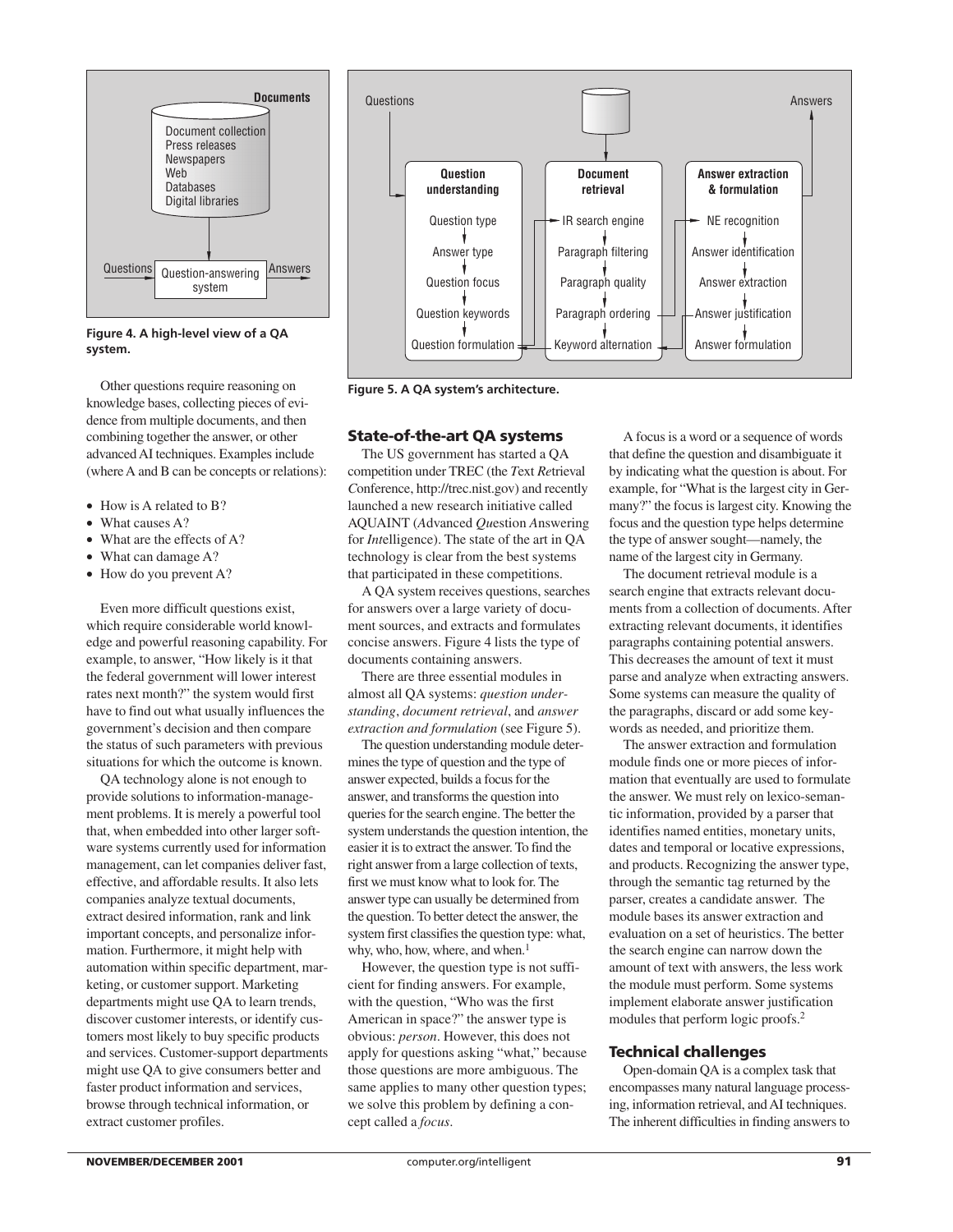open-domain questions pose many serious technical challenges. The Roadmap Research in Question Answering document has identified these challenges (see www.nlpir.nist.gov/ projects/duc/roadmapping.html), some of the most important being

- understanding questions including ambiguities and implicatures,
- understanding questions and finding answers within a given context,
- extracting distributed answers that require answer fusion,
- providing answer justification and proof of correctness,
- offering interactive question answering,
- offering real-time question answering, and
- extracting answers from a wide range of document formats.

QA has attracted considerable interest in the last few years as government research initiatives have been launched in this area. The most performant QA systems today can extract single facts from a large collection of documents but can't answer questions that require answer fusion. Advanced QA systems need richer semantic resources and the capability of online ontology development. There is a strong interrelation between QA and text mining, because one can benefit the other.

To answer, "What software products does Microsoft sell?" the system must first find out what constitutes software products and then check whether Microsoft sells such products. Unless an ontology of software products exists in the knowledge base which is highly unlikely—the system must first acquire from the document collection a definition of software products.

Dynamic ontologies built ad hoc from the text collection, coupled with existent ontologies, are the best path to follow in answering more difficult questions. To address questions of higher degrees of difficulty, we need real-time knowledge acquisition and classification for different domains.

## **QA and other technologies**

Adaptive IE does not have much in common with QA technology. Although there were attempts to build QA systems around IE engines, open-domain QA is quite different from IE. However, hyperlinking enables QA on the Web—that is, extracting the answer from Web documents.

More importantly, summarization plays a key role in answer formulation. Consider, for example, a question that asks for an explanation. The QA system might extract pieces of evidence from multiple documents, after which it must formulate a coherent answer. This is performed using planning and text generation—techniques frequently used in summarization. Summarization technology complements QA technology, and by combining them, we can build better tools for delivering quality information.

A natural extension of QA technology is voice-activated QA. The advantage is relatively few voice-to-text and text-to-voice conversions needed, because QA operating on text documents will continue to perform the bulk of the processing. There are, however, inherent difficulties in transforming voice questions into text. One is the recognition of proper names. Because voice recognition systems have a limited vocabulary, proper names in open-domain questions are not well recognized. Thus, important keywords are missing and the QA system's accuracy significantly decreases. However, integrating voice recognition in the QA technology is extremely promising, as it opens new application domains.

## **References**

- 1. D. Moldovan et al., "The Structure and Performance of an Open-Domain Question Answering System," *Proc. 38th Ann. Meeting of the Assoc. Computational Linguistics* (ACL 2000), Morgan Kaufman, San Francisco, 2000.
- 2. S. Harabagiu et al., "FALCON: Boosting Knowledge for Answer Engines," *Proc. 9th Text Retrieval Conf.* (TREC-9), NIST, Gaithersburg, Md., 2000, pp. 50–59.

# **Knowledge Management and Mobile Voice Interfaces**

Georg Niklfeld, *Telecommunications Research Center, Vienna*

Information technology has already made quick and easy access to remote data and information possible. An individual sitting in an office in front of a desktop PC can cross boundaries of space over a network of computers to retrieve data from another computer or communicate electronically with another person sitting in an office

across the globe. At first, this possibility provided a quantitative improvement of information access, but it has also triggered qualitatively new patterns of work and knowledge exchange, as in virtual teams.

When the entry-points to the networks become mobile and independent of the office environment, spatial restrictions of data access relax. This enables mobile-data applications—for example, in the form of mobile-data services in the upcoming thirdgeneration telecommunication networks. Existing and planned end-user terminals for mobile application scenarios vary in size and available input and output channels, ranging from notebooks, PDAs, smart phones, and WAP phones to plain telephones without display. In general, the smaller and simpler the terminal, the more impoverished the visual input and output. Many small terminals also lack a comfortable keyboard for alphanumeric input.

These restrictions of conventional visualinterface techniques raise the attractiveness of voice communication—not only of personto-person voice telephony, which will remain preeminent as a mobile communication type, but also of voice interfaces that use automatic speech recognition (ASR) or text-to-speech (TTS) to provide access to data applications. We can use such voice-enabled mobile data applications even when our hands or eyes are busy—for example, when driving a car. Mobile data services for use in cars (referred to as *telematics*) have emerged as one of the most promising markets for the wireless Internet. This is a real economic opportunity to apply speech technology, and general human language technology, to the potentially huge markets of telematics, mobile data applications, and 3G data services.

Some of the key technical issues for mobile voice interfaces have been resolved or are close to resolution. The mobile terminals do not need to support specialized voice processing beyond a standard voice call. A dedicated telephony server in the infrastructure picks up the voice call. In a speech-in, speech-out application, the telephony server sends the speech to an ASR server, which uses hidden Markov models to implement speaker-independent LVCSR (large vocabulary continuous speech recognition). The results from ASR, usually in the format of ASCII text, are passed on for further linguistic processing.

In existing systems, this linguistic processing is often rudimentary. The input con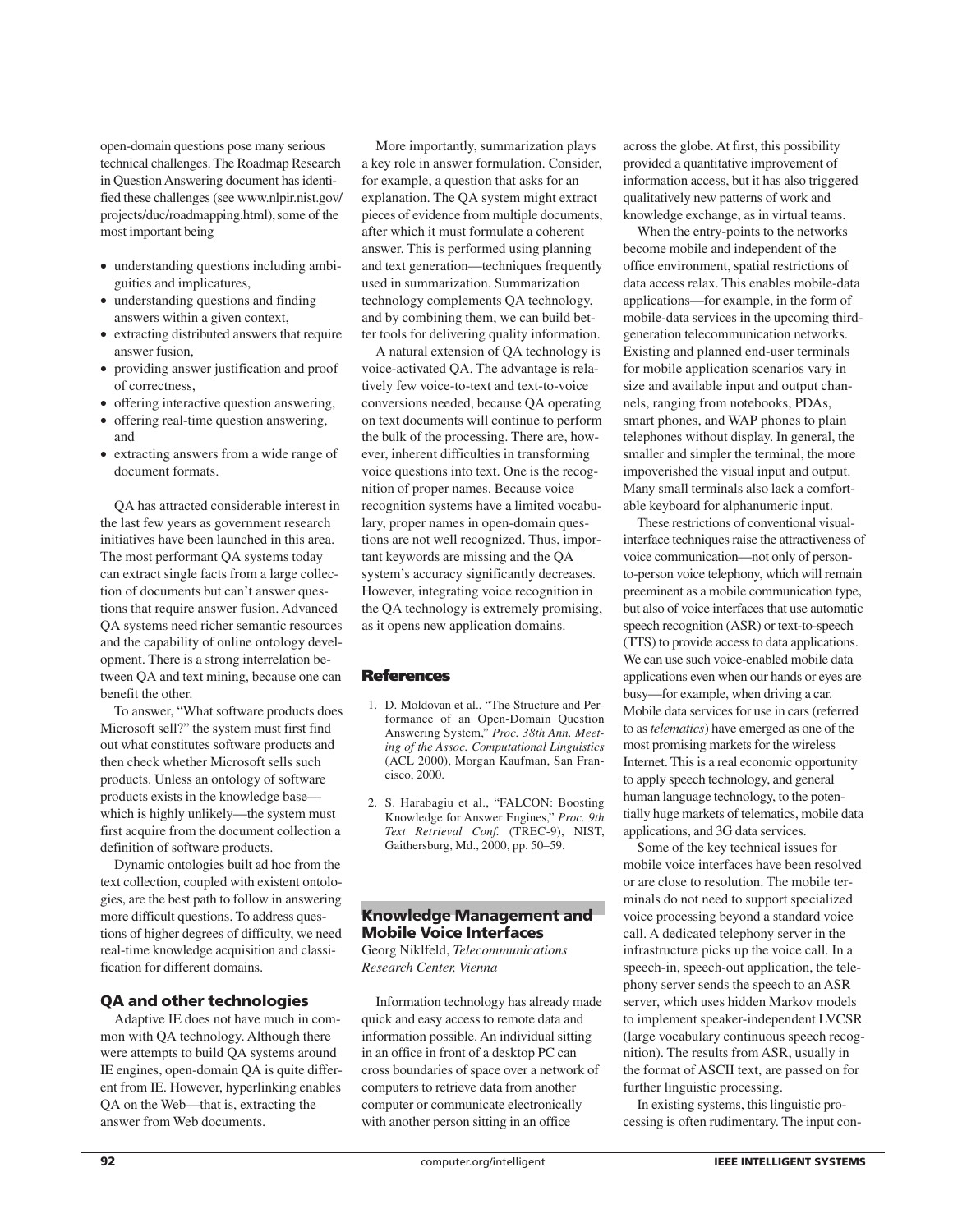stitutes the user's choice from among a dozen or so options specified in a command grammar. Each recognized input text triggers a system response, which is either predefined text or a text template that contains dynamic information from a database query. The system module that produces this response is a *dialog manager*. The text output combining static and dynamic parts is processed by a TTS engine, which typically employs concatenative synthesis. This approach to speech synthesis searches for the best-fitting speech segments for a computed output target in a large speech database and smoothes the transitions between concatenated segments. Finally, the telephony server plays back the resulting speech output to the user through the voice call.

An interesting alternative architecture for ASR is distributed speech recognition, which performs the first ASR computation steps (feature extraction) at the mobile terminal. This makes it possible to use an optimized, error-robust encoding of the input speech over the air interface of a wireless communication network.

The relative maturity of these technologies and architectures has led to the development of standardized development platforms. The VoiceXML standard has found widespread support in industry.<sup>1</sup> It defines an architecture with modular ASR and TTS, plus an XML-based application language for defining the application-specific dialog manager. VoiceXML's key design objective is to bring voice application development in line with Web development and its simple programming models. This should enable the large base of general Web programmers to port their applications and interfaces to voice without involving hard-to-find specialists for telecom and voice system implementation. Consequently, the range of companies for which developing voice interfaces to their applications is economically feasible should become much larger.

As voice-enabling therefore becomes an issue for many organizations, a new issue for information-systems planning arises, which we should view in the wider KM context. An organization should ask itself the following questions: Is there a significant group of users of in-house IT applications that would benefit from mobile access? Are their typical mobile usage situations such that voice access would be advantageous? If yes, is this a long-term issue, and are there software development resources available

that would warrant moving offensively into this area? If all answers are positive, an organization should try to build voice interface competence for its IT application portfolio—inline with the approach that the organization has chosen for other IT-enabled KM activities such as its Web presence, intranet, and extranet.

#### **Multimodality**

To avoid repeating previous mistakes made by some human language technology advocates, it is nevertheless important to stress that visual interfaces will also play an important role in mobile data access. Visual interfaces are easy to implement and familiar to users. In addition, for some tasks, they are better suited than voice—for example, to represent spatial information using images.

One promising route for research is therefore to develop interfaces that combine visual elements and voice into so-called multimodal interfaces. The two modalities can then be offered as alternatives, so that the user can choose between a visual or a voice mode, depending on the situation. A second mode of combining voice and visual is to have both modalities active concurrently, without explicit coordination. However, only when coordinated, simultaneous use of the voice and visual channels is supported is the potential for a multimodal interface exploited fully. For example, using a terminal that offers visual input through a touchscreen, a user could draw a number of irregular shapes around areas on a city map in a tourism application and say, "Tell me about hotels in these areas." The system would resolve the reference of "these" to the set of selected areas in the present time interval. It might then insert icons for the selected hotels on the map and read through TTS the names and details of the hotels that pay a registration fee to the service provider. While reading the data for a hotel, the corresponding icon could blink on the display.

In contrast to voice-only interfaces, technologies for mobile multimodal interfaces to data services are still at the research stage. The US company AUVO has started field tests of multimodal services on a GPRSplatform, together with Spanish telecom operator AirTel Móvil.2 Their technology is based on a proprietary coding scheme that must be implemented on the end-user terminal and in the infrastructure to bundle data and packet speech into a common data stream. The protocol working group within

the Aurora project at the European Telecommunications Standards Institute has developed a blueprint for multimodal interfaces based on distributed speech recognition.<sup>3</sup> The W3C is preparing a working group on a multimodal dialog markup language comparable to VoiceXML.<sup>4</sup> Most recently, a number of leading companies in the computer industry have set up the SALT consortium to define a set of speech tags that will be supported in HTML and XML documents (www.saltforum.org).

Major players in the field are driving all of these efforts. Each requires substantial dedicated protocol engines in mobile terminals, which a critical mass of equipment manufacturers must provide in a compatible way. It remains to be seen whether any of these proposals will find sufficient support in the industry to make such an approach viable. In our own research at the Telecommunications Research Center, Vienna, we follow a different path based on the assumption that most likely there will not be a successful universal standard for multimodal interfaces.

We are working on an architecture and a development model for multimodal interfaces that uses existing technologies and standards so that developing multimodal interfaces for real applications can start immediately. Another requirement that we set is that the development model should be easy to use, especially for general Web programmers. These attributes can help promote a broad base of multimodal interfaces to mobile data applications. Because our institution is a partly industry-financed telecommunications research center, we are also interested in creating foundations for attractive data services for 3G wireless networks, which are often cited as important success factors for this expensive technology.

We have developed a modular architecture that uses HTTP-based visual interface protocols such as HTML or WAP in combination with Java applets and VoiceXML for the voice interface specification.<sup>5</sup> The data streams for the two modalities are transported independently between the mobile terminal and the infrastructure. A dedicated server in the infrastructure, which in turn interfaces to another server that hosts the application logic, performs multimodal integration. Using this approach, we can build simple multimodal interfaces to existing data services. We have already completed a demonstrator that adds a multimodal interface to an existing routefinder application on the Web. To do this, we